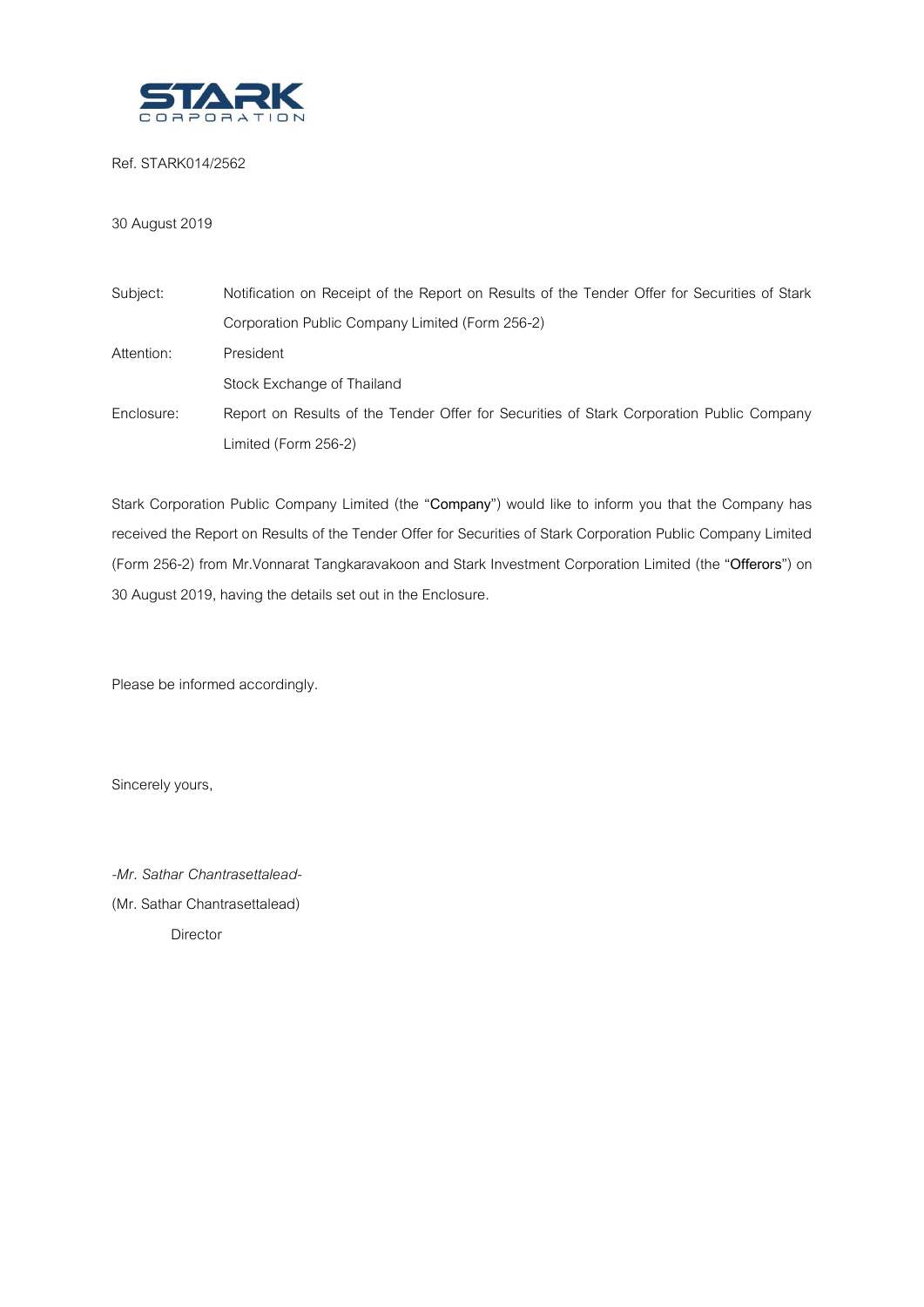- Translation -

Form 256-2 (SorJor. 6/2546)

## The Report on Results of the Tender Offer

30 August 2019

To Secretary – General of the Securities and Exchange Commission

We, Mr.Vonnarat Tangkaravakoon and Stark Investment Corporation Limited (the "**Offerors**") , hereby report the results of the Tender Offer for the securities of Stark Corporation Public Company Limited (the "**Business**") as follows:

#### 1. Shares

|                          | <b>Type</b> | <b>Number of</b> | Percentage in                       | Percentage in       |
|--------------------------|-------------|------------------|-------------------------------------|---------------------|
|                          |             | shares           | comparison with the                 | comparison with the |
|                          |             |                  | total number of issued              | total voting rights |
|                          |             |                  | shares of the Business <sup>1</sup> |                     |
| Shares held prior to the | ordinary    | 21,500,000,000   | 95.60                               | 95.60               |
| <b>Tender Offer</b>      | preferred   |                  |                                     |                     |
| Shares to be purchased   | ordinary    | 989,877,671      | 4.40                                | 4.40                |
|                          | preferred   |                  |                                     | ٠                   |
| <b>Tendered shares</b>   | ordinary    |                  |                                     | ٠                   |
|                          | preferred   |                  |                                     | ۰                   |
| Acquired shares          | ordinary    |                  |                                     |                     |
|                          | preferred   |                  |                                     |                     |

2. Convertible Securities

- None -

-

 $1$  The total number of issued shares = ordinary shares + preferred shares – shares repurchased by the company and are outstanding at the end of the month prior to the month in which the Tender Offer was submitted.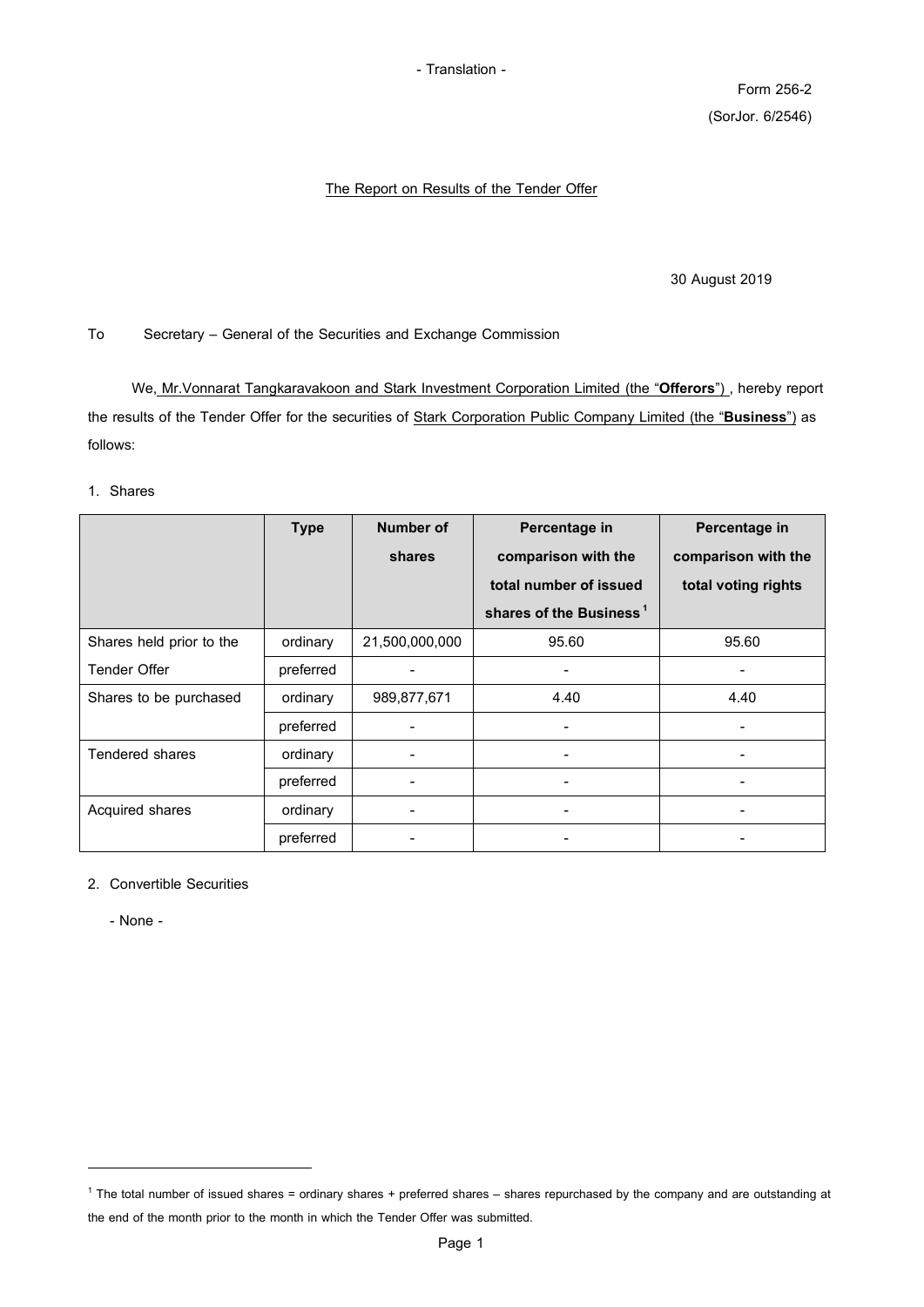### - Translation -

- 3. Number of securities held by the Offeror after acquisition, the number of securities held by persons in the same group with the Offeror and related parties under Section 258 of the Offeror and persons in the same group with the Offeror
	- 3.1 Ordinary Shares

|                                               |                | Percentage in             | Percentage in    |
|-----------------------------------------------|----------------|---------------------------|------------------|
|                                               | <b>Number</b>  | comparison with the       | comparison with  |
| <b>Name</b>                                   | of shares      | total issued shares of    | the total voting |
|                                               |                | the Business <sup>2</sup> | rights           |
| The Offeror                                   | 21,500,000,000 | 95.60                     | 95.60            |
| Mr. Vonnarat Tangkaravakoon<br>$\blacksquare$ | 16,500,000,000 | 73.37                     | 73.37            |
| <b>Stark Investment Corporation</b>           | 5,000,000,000  | 22.23                     | 22.23            |
| Limited                                       |                |                           |                  |
| II. Persons in the same group with The        |                |                           |                  |
| Offeror                                       |                |                           |                  |
| III. Related parties under Section 258        |                | ۰                         |                  |
| of the persons under I and II                 |                |                           |                  |
| Total                                         | 21,500,000,000 | 95.60                     | 95.60            |

# 3.2 Convertible Securities

- None -

-

 $2$ The total number of issued shares = ordinary shares + preferred shares – shares repurchased by the company and are outstanding at the end of the month prior to the month in which the Tender Offer was submitted.